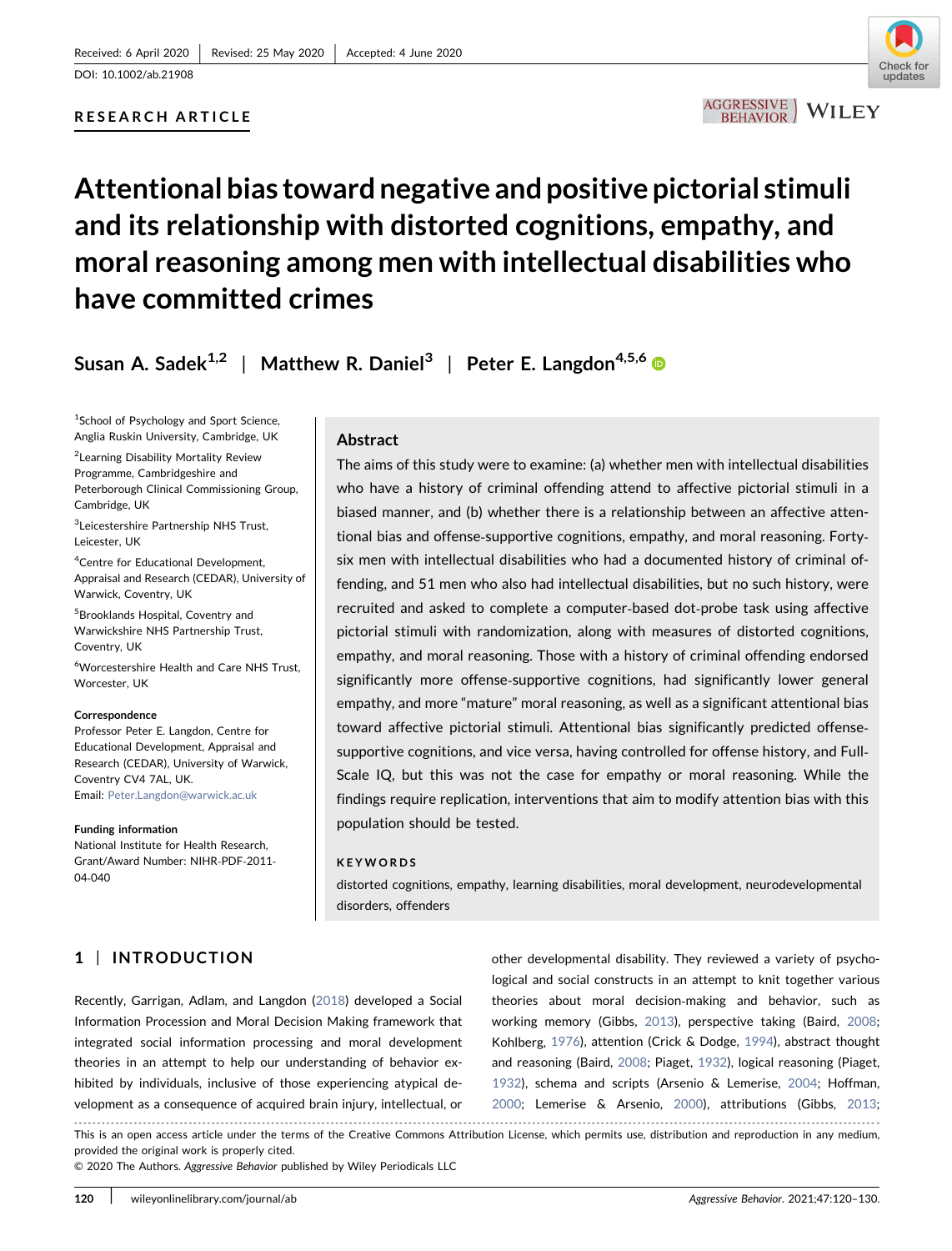Hoffman, [2000](#page-8-0); Lemerise & Arsenio, [2000\)](#page-9-0), affective empathy (Gibbs, [2013](#page-8-0); Hoffman, [2000;](#page-8-0) Kohlberg, [1984](#page-9-0)), and somatic markers (Baird, [2008;](#page-8-0) Taber‐Thomas & Tranel, [2012\)](#page-9-0).

Garrigan et al. [\(2018](#page-8-0)) combined these and other factors together within a six‐step framework that has social information processing at its core, but incorporated developmental factors that change over time as a consequence of maturation and developmental experiences, inclusive of socialization and related factors (e.g., socioeconomic status and culture) as well as psychological theories about moral development, social‐perspective taking and empathy. The aim of this framework was to attempt to provide an explanation as to how moral decisions are made, while further considering the processes that impact decision‐making and develop over time via socialization and maturation. The first step within their framework was labeled the "encoding of cues," which relies upon the allocation of attention and recognition of situational cues, which is affected by the ability to recognize emotions and empathic responsiveness. Attentional ability is considered an important construct related to moral reasoning and development (Gibbs, [2013](#page-8-0)). Garrigan et al. ([2018](#page-8-0)) hypothesized that shifting attention and related executive functions, as well as attentional bias, will influence what information is encoded within a social situation, thus influencing subsequent affective, cognitive, and behavioral responses within the latter steps within their framework. The remaining steps in the framework are related to those outlined by Crick and Dodge [\(1994,](#page-8-0) [1996\)](#page-8-0) and are interpretation of cues, clarification of goals, response access or construction, moral response decision, and behavioral enactment. These latter steps involve processing, which is triggered by the encoding of cues. However, encoding is also impacted by top-down processing as those with a moral developmental delay and/or difficulty with cognitive or affective empathy may encode social information differently. Biased encoding may develop as a consequence of socialization and maturation, inclusive of the maturation of brain regions, which may be different for those who have conditions, which are inherently characterized by atypical development, such as intellectual disabilities (Garrigan et al., [2018](#page-8-0)).

Attentional bias and its relationship to other psychological constructs and behavior has been investigated within numerous studies, especially with those who have anxiety disorders. Van Bockstaele et al. [\(2014\)](#page-9-0) reviewed studies examining the role of attentional bias in our understanding of anxiety and fear and concluded that bias is associated with anxiety and fear, and the relationship may be bidirectional. They also noted that changing attentional bias changes fear and anxiety. While the findings have not always been consistent, attentional bias has also been shown to be related to eating disorders (Faunce, [2002](#page-8-0)), addiction (Field & Cox, [2008](#page-8-0)), depression (Peckham, McHugh, & Otto, [2010](#page-9-0)), psychosis (Moritz & Laudan, [2007\)](#page-9-0), and sleep disorders (Harris et al., [2015\)](#page-8-0).

For those with a history of committing crimes, there is evidence that those with antisocial personality disorder have a bias toward violent words (Domes, Mense, Vohs, & Habermeyer, [2013](#page-8-0)); men and women with either a history of violent or non‐violent crimes have an attentional bias toward violent words, with those with the history

## SADEK ET AL.  $\overline{AGGRESSIVE}$   $\rightarrow$   $\overline{WILEY}$   $\rightarrow$   $\overline{121}$

of violent crime having the most marked bias (Smith & Waterman, [2003](#page-9-0)), sexual offenders have a bias toward sexual words (Price & Karl Hanson, [2007](#page-9-0); Smith & Waterman, [2004\)](#page-9-0), and images (Ciardha & Gormley, [2012](#page-8-0)); men with a history of perpetrating domestic violence have a bias toward aggressive words (Chan, Raine, & Lee, [2010](#page-8-0)), and teenage fire-setters have an attentional bias toward fire-related pictures (Gallagher-Duffy, MacKay, Duffy, Sullivan-Thomas, & Peterson‐Badali, [2009\)](#page-8-0). Kimonis, Graham, and Cauffman [\(2018\)](#page-9-0) demonstrated that attention to affective pictures among teenage boys with a history of violent crime was predicted by callous and unemotional or uncaring traits, which was moderated by the severity of aggression, a finding reported in previous studies (Kimonis, Frick, Fazekas, & Loney, [2006;](#page-9-0) Kimonis, Frick, Munoz, & Aucoin, [2008](#page-9-0)). Edalati, Walsh, and Kosson [\(2016\)](#page-8-0) reported that convicted offenders scoring low on a measure of psychopathy had an attentional bias away from affective faces compared to those scoring high, but the difference was not statistically significant; these studies suggest that attention bias may be affected by personality, affect, and other related constructs as outlined by Garrigan et al. [\(2018\)](#page-8-0).

To further investigate attentional bias among those with a history of criminal offending, and whether such a bias is related to additional psychological constructs, we recruited men with intellectual disabilities who either did or did not have a history of criminal offending. We specifically recruited a sample of men with intellectual disabilities because they are experiencing atypical development and are a markedly vulnerable population. We invited participants to take part in a dot‐probe task using affective images to examine attentional bias and to complete questionnaires about empathy, offense-supportive beliefs, and moral reasoning. The aims of this study were twofold: (a) to investigate whether men with intellectual disabilities who have a history of criminal offending attend to affective pictorial stimuli in a biased manner, and (b) whether there is a relationship between an affective attentional bias and offense‐supportive cognitions, empathy, and moral reasoning. We specifically hypothesized that (a) men with a history of criminal offenses will attend to affective images more rapidly in comparison to men with no such history, and (b) such attention biases will predict offense‐supportive cognitions, empathy, and moral reasoning and vice versa.

## 2 | METHOD

## 2.1 | Participants

Forty‐six men with intellectual disabilities who had a documented history of criminal offending behavior, and 51 men with intellectual disabilities and no known history of engaging in criminal offending behavior were recruited and invited to take part in this study. Those with a history of criminal offending were recruited from secure inpatient services within eastern England, while those without such a history were recruited from the community. Those with a history of crime were significantly younger, 95% bias‐corrected‐and‐accelerated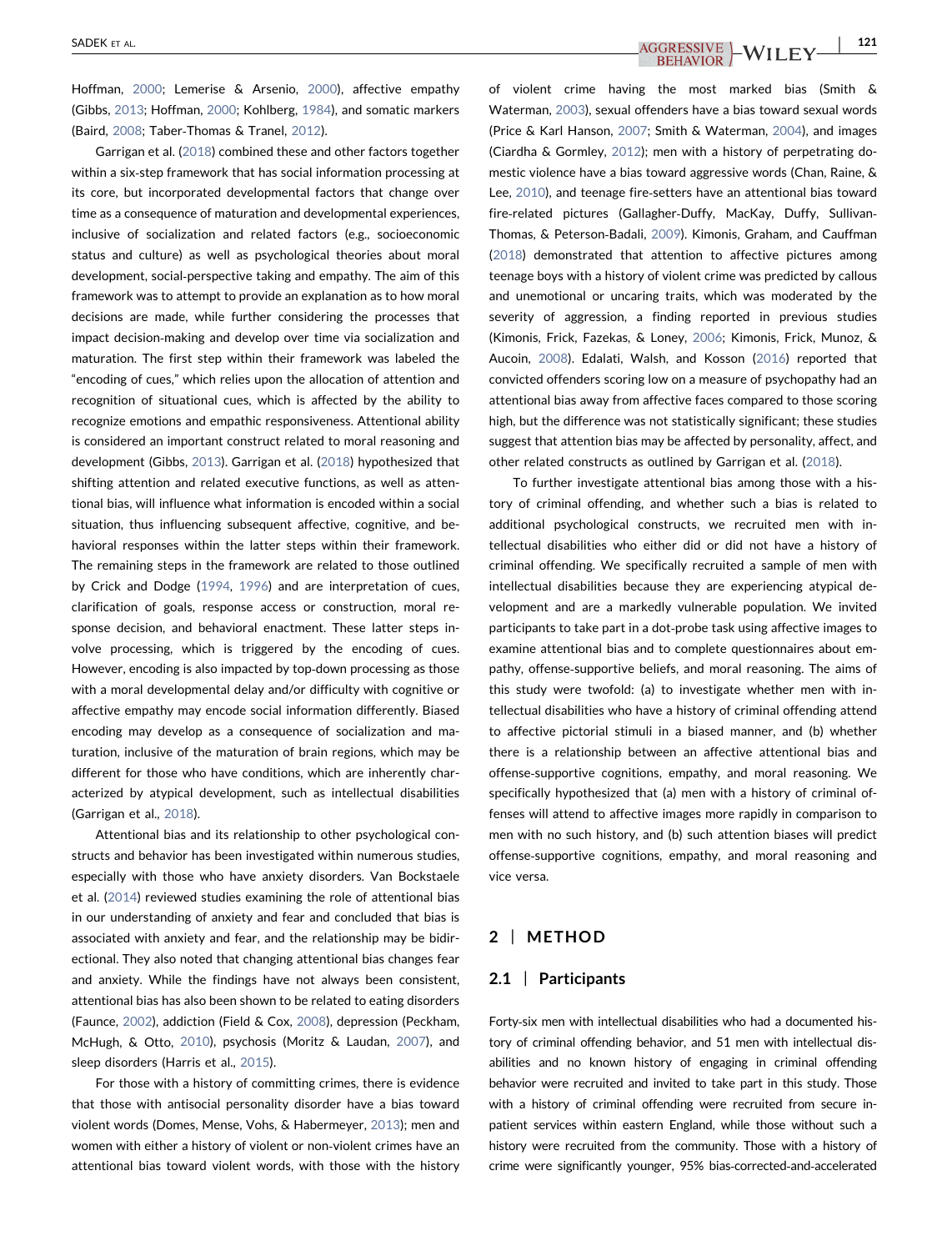<span id="page-2-0"></span>

| <b>TABLE 1</b> Frequency count of mental and physical health |  |
|--------------------------------------------------------------|--|
| comorbidity among men with intellectual disabilities         |  |

| <b>Diagnoses</b>                    | <b>Offending</b><br>history ( $n = 46$ ) | No offending<br>history ( $n = 51$ ) | $\chi^2$ | $\boldsymbol{p}$ |
|-------------------------------------|------------------------------------------|--------------------------------------|----------|------------------|
| Anxiety disorders                   | 11                                       | 15                                   | 0.29     | .59              |
| Depression                          | 9                                        | 9                                    | 0.09     | .77              |
| Autism                              | 9                                        | 4                                    | 3.01     | .08              |
| Attention-deficit-<br>hyperactivity | 5                                        | 3                                    | 0.86     | .36              |
| Personality<br>disorders            | $5*$                                     | $\Omega$                             | 5.98     | .01              |
| Schizophrenia                       | $5*$                                     | $\Omega$                             | 5.98     | .01              |
| Epilepsy                            | 3                                        | 6                                    | 0.73     | .39              |
| Hypertension                        | $\Omega$                                 | $5*$                                 | 4.65     | .03              |
| <b>Diabetes</b>                     | 5                                        | 3                                    | 0.31     | .58              |
| Heart problems                      | 3                                        | 3                                    | 0.02     | .87              |
| Asthma                              | 8                                        | 4                                    | 1.01     | .32              |
| Thyroid problems                    | $\overline{2}$                           | $\Omega$                             | 1.80     | .18              |
| Sensory-related<br>problems         | $\overline{2}$                           | 3                                    | 0.10     | .75              |

<span id="page-2-2"></span> $*p < .05$ .

confidence intervals—BC<sub>a</sub> CI [−12.98, −2.67], Adj.  $R^2$  = .07, and had a significantly higher Full-Scale IQ, 95% BC<sub>a</sub> CI [0.59, 4.40], Adj.  $R^2$  = .05. Data collected about mental and physical health comorbidity are found in Table [1.](#page-2-0) Those with a history of committing criminal offenses were more likely to have a recorded diagnosis of schizophrenia,  $\chi^2(1)$  = 5.98,  $p$  = .01, or personality disorder  $\chi^2(1)$  = 5.98,  $p$  = .01, while those with no such history were more likely to have difficulties with hypertension, 4.65,  $p = .03$ .

## 2.1.1 | Eligibility criteria

Participants were considered eligible to take part in this study if they were (a) a man aged between 18 and 65 years, (b) who had a mild intellectual disability, (c) with the capacity to give or withhold informed consent to take part in this study study, and (d) successfully completed a practice block on the dot‐probe task defined as making no more than one error within 10 trials. Participants with a history of offending behaviors were only included if they had a history of committing an indictable offense, rather than a summary offense, or an "either‐way" offense (NB: an either‐way offense is one which can be heard in either a Magistrate's of Crown Court). This means that the participants included within this study had committed serious offenses that can only be tried by a Crown court within England and Wales. This includes offenses such as those involving violence (e.g., murder, manslaughter, wounding), sexual offenses, burglary, robbery, theft, criminal damage (e.g., arson), drug offenses, and kidnapping, among others. A full breakdown of the most recent indictable offense

for the men with intellectual disabilities who had a history of criminal offending is found in Table [2a](#page-2-1) and was generated through both self‐ report and checking health records. Participants were excluded if they (a) had a known history of acquired brain injury or a diagnosis of dementia, (b) were a woman, or (c) were unable to speak English. Women were excluded from this study for two reasons: (a) there is some evidence that women and men may score differently on measures of related constructs, such as empathy (Baron‐Cohen & Wheelright, [2004](#page-8-0)); and (b) the population of offenders with intellectual disabilities within secure services in the United Kingdom are predominantly men. The sample of participants in this study have taken part in a previous study (Daniel, Sadek, & Langdon, [2018](#page-8-0)).

## 2.2 | Design and procedure

Utilizing a simple between‐groups design, participants were initially invited to complete an assessment of their Full-Scale IQ using a twosubtest Wechsler Abbreviated Scale of Intelligence (WASI; Wechsler, [1999\)](#page-10-0) when no estimate of Full‐Scale IQ was available within their records that had been completed within the last 3 years. Where a previous estimate was available, this data was collected. Seventy‐ three percent of participants completed the WASI. Following this, participants were invited to complete a dot‐probe task, following by measures of empathy, distorted cognitions, and moral reasoning that were read aloud. For the measures of empathy and distorted cognitions, which required a forced‐choice response, an analogue scale was used to help participants respond.

<span id="page-2-1"></span>

| <b>TABLE 2a</b> The most recent indictable offense for the men with |
|---------------------------------------------------------------------|
| intellectual disabilities who had a known history of engaging in    |
| criminal offending behaviors                                        |

| Offense type                                              | Frequency (%) |
|-----------------------------------------------------------|---------------|
| Violent offenses                                          |               |
| Manslaughter                                              | 1(2.2)        |
| Murder                                                    | 2(4.3)        |
| Attempted murder                                          | 1(2.2)        |
| Wounding or other act endangering life                    | 11 (23.9)     |
| Sexual offenses                                           |               |
| Sexual assault (under 13)                                 | 8(17.4)       |
| Sexual assault (adult)                                    | 6(13.0)       |
| Sexual activity (under 13)                                | 6(13.0)       |
| Rape                                                      | 1(2.2)        |
| Abuse of children through prostitution and<br>pornography | 2(4.3)        |
| Acquisitive offenses                                      |               |
| Burglary                                                  | 1(2.2)        |
| Robbery                                                   | 1(2.2)        |
| Criminal damage                                           |               |
| Arson                                                     | 2(4.3)        |
| Other indictable offense                                  | 4(8.7)        |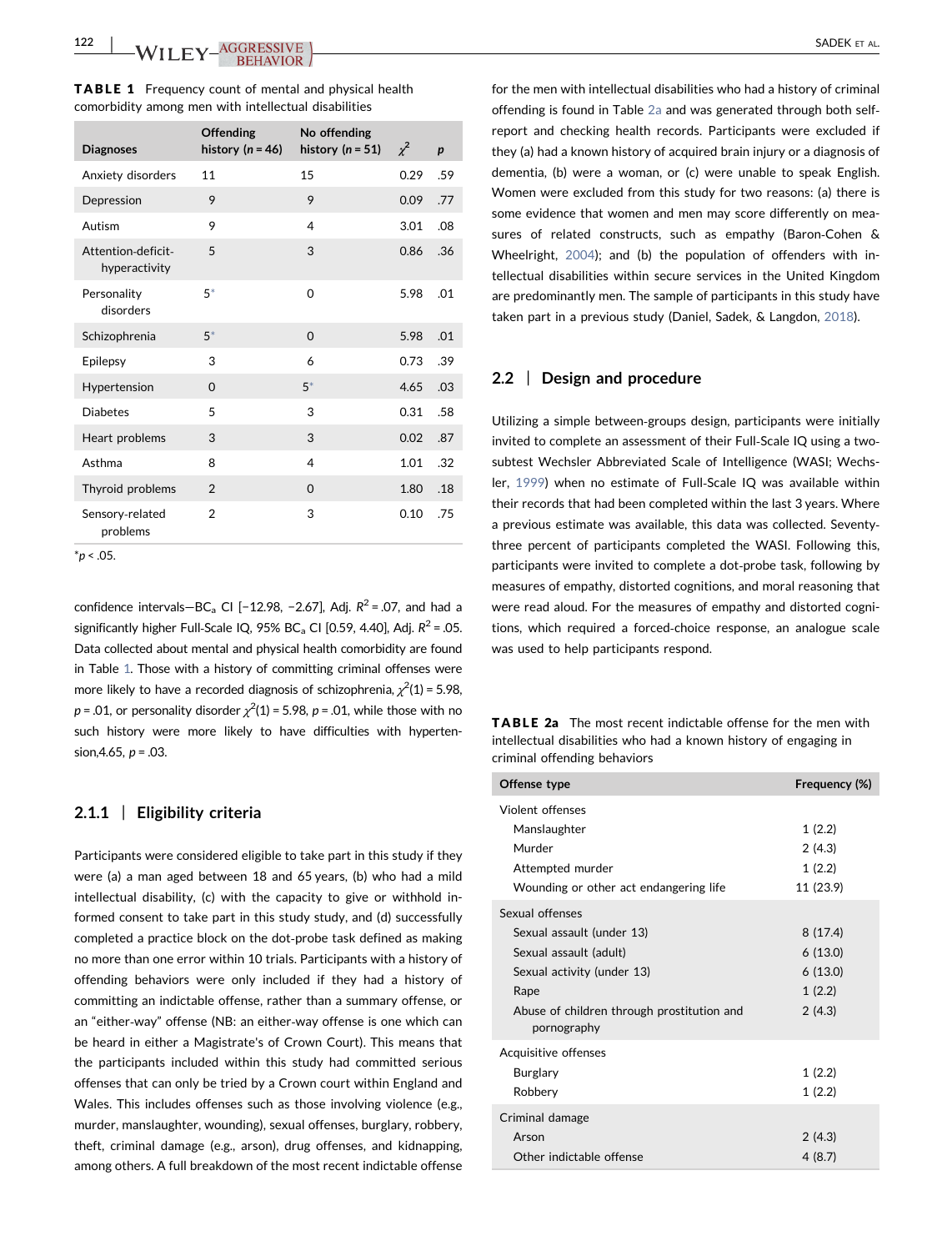## 2.2.1 | Measures

#### Dot‐probe task

A dot‐probe task using pictorial stimuli was used to examine attentional bias. Following the presentation of a fixation cross on a computer screen, pairs of images were presented followed by the presentation of a dot. Participants were asked to make a timed response by pressing a button to indicate the location of the dot. Pictorial stimuli were chosen for this task as people with intellectual disabilities are likely to have difficulty with reading words. Each single-trial lasted for 11,000 ms and contained (a) a fixation cross presented for 1,000 ms, (b) a fixation cross and two pictures, which were presented directly left and right of the fixation cross for 500 ms, (c) the fixation cross, and a small circle (dot‐probe) located either to the left or right of the fixation cross. This remained until a participant made a response, and following this, a new trial started. Pictures were presented side by side to ensure that they were congruent with the orientation of the buttons on the response box.

The main task contained 368 trials (grouped into 8 blocks of 46 trials), and 112 of these trials contained only neutral images (neutral–neutral trial). One hundred and twenty‐eight trials were positive affect pictures paired with a neutral image (positive affect–neutral trial), and 128 were negative affect pictures paired with a neutral image (negative affect–neutral trial). Within the trials of positive affect–neutral and negative affect–neutral pairs, there were congruent or incongruent trials; a congruent was one where the affective picture is replaced by the dot‐probe, while an incongruent trial was one where the neutral image was replaced by the dot-probe. Neutral–neutral trials are neither congruent nor incongruent.

All participants took part in a short explanation and demonstration of the task with the researcher before taking part in three practice blocks of 10 trials using neutral images that were different from those used within the main task. To progress to the main task, participants had to respond to 9 out of 10 trials correctly in either the first, second, or third practice block. If a participant made two or more errors within a practice block, they completed another practice block. Any participant who did not successfully complete the practice blocks were excluded from the study.

Dot-probe position, position of the affective image, position of the person and object within the picture pair, and congruency of the trial was counterbalanced across the left‐ and right‐side of the computer screen. The order in which trials were presented was randomized.

#### Stimuli

Twenty‐four pictures (eight positive, eight negative, and eight neutral) were chosen from the International Affective Picture System (IAPS; Lang, Bradley, & Cuthbert, [2008\)](#page-9-0). The IAPS is a set of over 900 affect-inducing color images that have been standardized for experimental use. Each image has been previously characterized by valence (pleasant to unpleasant) and arousal (calm to excited), as well as control (controlled or uncontrolled; Scherer, Dan, & Flykt, [2006\)](#page-9-0). Positive and negative images were selected for the current study

SADEK ET AL.  $\overline{AGGRESSIVE}$   $\rightarrow$   $\overline{WILEY}$   $\rightarrow$   $\overline{123}$ 

from those which scored within the top or bottom 1.5 points of existing valence ratings, while neutral images were selected from those which scored ±0.35 around the mean valence scale. Positive and negative images were matched on valence and arousal ratings. Dominance ratings were not used in the selection process because of evidence to suggest that they explain a relatively smaller proportion of the variance in the judgments of these stimuli (Coan & Allen, [2007\)](#page-8-0). Considering that some of the participants had a history of sexual offenses, images of children or those of a sexual nature, were excluded. Further, participants had committed offenses against both persons (e.g., wounding) and objects/property (e.g., arson), and therefore images were chosen to ensure that each group (positive, negative, or neutral) of eight pictures contained four pictures of people and four pictures of objects.

#### Software and hardware

The dot‐probe task was programmed using Psychopy v.1.75.01 and presented using PsychoPy v.1.74.00 (Peirce, [2007](#page-9-0)). The task was presented on Toshiba Satellite Pro C850‐1K4 laptop running Microsoft Windows 7 Enterprise Operating System with an Intel Core i3‐3120M processor, 2.5 GHz, and 4 GB RAM. The laptop had a 15-inch screen, 1,266 × 768 resolution, 60-Hz refresh rate, and set at maximum brightness. A DirectIN High Speed Button‐Box v2012 manufactured by Empirisoft was used to record participant responses and connected to the laptop via a USB port. The box has nine buttons in landscape orientation, and the first and last keys within the row of nine buttons were used by respondents as they are physically separate from the middle buttons. Each key was labeled with a black or white arrow pointing to the left or right, corresponding to the left‐ or right‐side of the computer screen.

## 2.2.2 | Offense-supportive cognitions

Distorted cognitions, or offense supported cognitions, were measured using the How I Think Questionnaire (HIT; Barriga & Gibbs, [1996;](#page-8-0) Barriga, Gibbs, Potter, & Liau, [2001](#page-8-0)) which was adapted for use with adults with intellectual disabilities by Daniel et al. ([2018](#page-8-0)) where it was read to participants. A thorough description of the adaptations can be found elsewhere, where the authors also reported that this measure has excellent internal consistency and good test–retest reliability (Daniel et al., [2018\)](#page-8-0).

## $2.2.3$  | Empathy

The Empathy Quotient (Baron‐Cohen & Wheelright, [2004\)](#page-8-0) is a self‐ report measure of global empathy comprising items that attempt to assess cognitive and affective empathy, as well as social skills. Higher scores indicate greater empathy. The measure has previously been used with men who have intellectual disabilities where the questionnaire was read to participants and discriminates between those with and without a history of criminal offending (Daniel et al., [2018;](#page-8-0)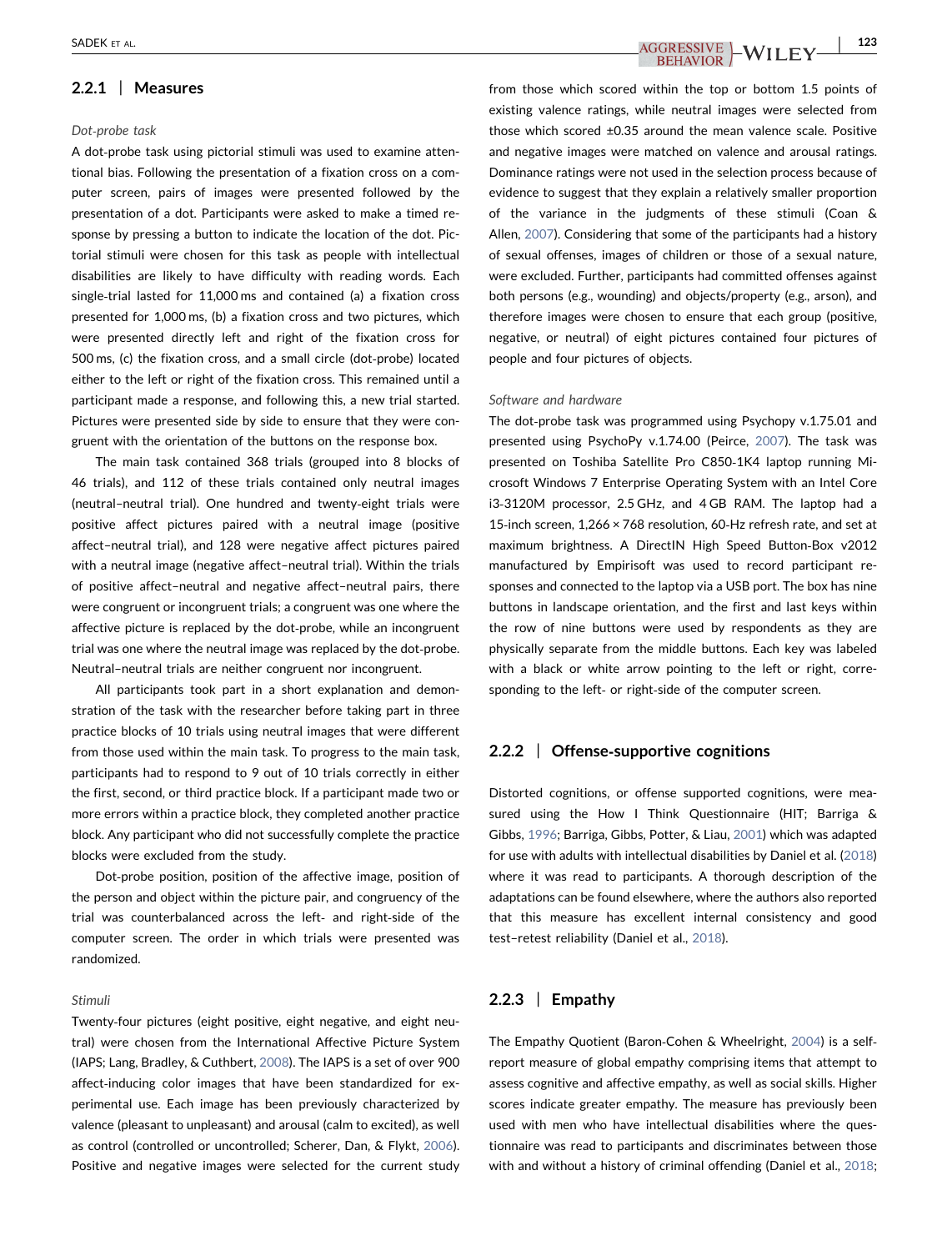Hockley & Langdon, [2015;](#page-8-0) Langdon & Hockley, [2012](#page-9-0)). In one study, the internal consistency was reported as  $\alpha$  = .70 (Daniel et al., [2018](#page-8-0)).

## 2.2.4 | Moral reasoning

The Sociomoral Reflection Measure‐Short Form (Gibbs, Basinger, & Fuller, [1992](#page-8-0)) was used to measure moral reasoning. This is a production instrument which has been used with men and women with intellectual disabilities, where it was read to participants, including those with a history of criminal offending (Langdon, Murphy, Clare, & Palmer, [2010;](#page-9-0) Langdon, Murphy, Clare, Steverson, & Palmer, [2011](#page-9-0); McDermott & Langdon, [2016](#page-9-0)) and it has been shown to possess substantial internal consistent and good test–retest reliability (Langdon, Murphy, et al., [2010](#page-9-0)). The measure is comprised of 11 questions pertaining to 7 constructs including Contract, Truth, Affiliation, Life, Law, and Legal Justice.

The instrument was administered as a semistructured interview. Higher scores are associated with a more "mature" moral developmental stage. Total scores correspond to the following developmental stages as follows: (a) Stage 1: 100–125, (b) Transition Stage 1(2): 126–149, (c) Transition Stage 2(1): 150–174, (d) Stage 2: 175–225, (e) Transition Stage 2(3): 226–249, (f) Transition Stage 3(2): 250–274, (g) Stage 3: 275–327, (h) Transition Stage 3(4): 326–349, (i) Transition Stage 4(3): 350–374, and (j) Stage 4: 375–400. Stages 1 and 2 are considered "immature" and Stage 1 is associated with decision‐making based upon unilateral authority, rules, and avoidance of punishment, while Stage 2 is associated with decision‐making that has arisen from social interaction, but is based upon instrumental exchanges (e.g., "if you scratch my back then I'll scratch yours"). Stages 3 and 4 are considered "mature" stages and are increasingly associated with further decentration within decision‐ making, where constructs such as empathy, care, good conduct, rights, values, character, and society feature within decision‐making. Verbatim answers on the Sociomoral Reflection Measure‐Short Form were scored, and a second‐rater scored 25% of the completed questionnaires; the inter-rater reliability was  $r_i = .96$ .

## 2.3 | Data preparation and analysis

Data generated using the dot-probe task were inspected and incorrect responses were removed along with reaction time data that were more than two standard deviations above each participant's mean (i.e., outliers). Considering the number of practice trials needed by participants to meet the criterion necessary to complete the dot‐ probe task, 2.9% of those with an offense history needed two practice trials, while the remaining required only one trial. For those without a history of offending behavior, 15.6% required two practice trials, while the remaining required one trial. The reaction time data generated during the dot‐probe task were used to calculate an attention bias score for positive and negative images, as well as overall. This was done by calculating the mean reaction time for congruent trials (where the dot replaces the affective image), and incongruent trials (where the dot replaces the neutral image) for both positive and negative images. To calculate a bias score, the mean reaction time to congruent trials was subjected from incongruent trials for positive images and then negative images. The sum of mean reaction times to both positive and negative congruent images was subtracted from the sum of mean reaction times to both positive and negative congruent images to calculate a total bias score. A negative score was indicative of a bias away from affective images, while a positive score was indicative of a bias toward affective images.

In terms of statistical analysis, initially, hierarchical linear regression was used to compare those with and without an offending history. Excluding the group comparisons for Full-Scale IQ and age, Full-Scale IQ was entered on the first block to control for general intellectual functioning, and other variables were entered on further blocks, again to control for them, while the variable of interest was always entered on the final block. Bootstrapping with 5,000 samples with replacement was used, and  $95\%$  BC<sub>a</sub> CIs were calculated; differences were considered statistically significant if the confidence interval did not include zero.

## 3 | RESULTS

Controlling for Full‐Scale IQ, initial comparisons between those with and without a history of criminal offending indicated that those with an offense history endorsed significantly more distorted cognitions, or offense-supportive beliefs, 95% BC<sub>a</sub> CI [0.02, 0.39], Adj.  $R^2$  = .02, and had significantly lower empathy scores, 95% BC<sub>a</sub> CI [-7.73, −0.92], Adj.  $R^2$  = .08 (Table [2b\)](#page-5-0). Those with an offense history also had significantly more "mature" moral reasoning,  $95\%$  BC<sub>a</sub> CI [21.07, 48.65], Adj.  $R^2$  = .30, than those without such a history (Table [2b](#page-5-0)). Those with an offense history scored at Transition Stage 2(3), while those without this history scored at the earlier developmental Stage 2. Both these stages are associated with decision‐making based upon instrumental gain (i.e., you help others because they help you). Considering the constructs assessed by the Sociomoral Reflection Measure‐Short Form, those with an offense history scored significantly higher on Contract, Truth, Affiliation, Life, Law, and Legal Justice, but not Property, 95% BC<sub>a</sub> CI [-1.97, 62.58], Adj.  $R^2 = .10$ (Table [2b\)](#page-5-0). Notably, those without an offense history scored at the earlier Transition Stage 2(1) on Law, where decision-making is more likely to be characterized by appealing to unilateral authority, rules, or avoidance of punishment, while those with such a history scored at Transition Stage 2(3), where decision‐making is more likely to be based upon instrumental gain.

Turning to consider attentional bias, those with an offense history had a significant bias toward negative images,  $95\%$  BC<sub>a</sub> CI [0.02, 0.14], Adj.  $R^2$  = .05, compared to those with no offending history. Men with an offense history had a significantly smaller attention bias away from positive images than men without this history, 95%  $BC<sub>a</sub>$  CI [0.002, 0.09], Adj.  $R^2$  = .02. When responses to both negative and positive images were combined, men with intellectual disabilities who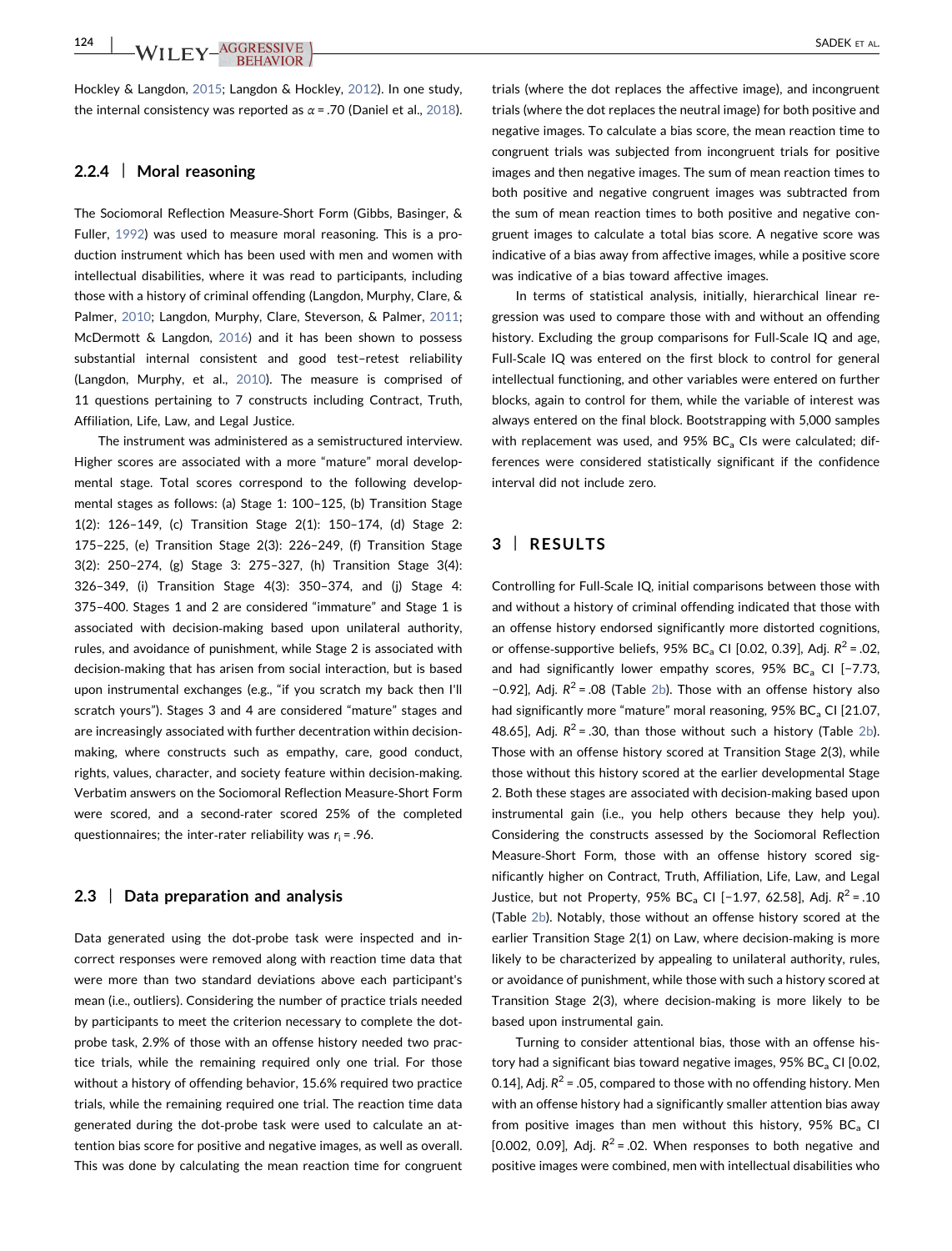## <span id="page-5-0"></span>TABLE 2b Descriptive data

|                                          | Offending history ( $n = 46$ ) |           | No offending history ( $n = 51$ ) |           |         |       |         |         |                        |
|------------------------------------------|--------------------------------|-----------|-----------------------------------|-----------|---------|-------|---------|---------|------------------------|
| <b>Measure</b>                           | M                              | <b>SD</b> | M                                 | <b>SD</b> | B       | SE B  | $\beta$ | t       | 95% BC <sub>a</sub> CI |
| Age                                      | 33.49                          | 12.67     | 41.16                             | 13.74     | $-7.67$ | 2.71  | $-.28$  | $-2.83$ | $-12.98, -2.67*$       |
| Full-Scale IQ                            | 66.20                          | 4.67      | 60.70                             | 5.13      | 2.50    | 1.00  | .24     | 2.50    | $0.59, 4.40*$          |
| Sociomoral Reflection Measure-Short Form |                                |           |                                   |           |         |       |         |         |                        |
| Contract                                 | 242.02                         | 40.68     | 218.33                            | 36.78     | 23.76   | 8.20  | .30     | 2.90    | 7.94, 40.72*           |
| Truth                                    | 243.11                         | 63.60     | 204.00                            | 60.47     | 32.41   | 12.90 | .25     | 2.15    | 7.55, 58.46*           |
| Affiliation                              | 255.76                         | 56.66     | 225.00                            | 61.24     | 29.80   | 12.53 | .25     | 2.38    | 4.78, 56.44*           |
| Life                                     | 260.33                         | 47.31     | 218.50                            | 49.18     | 35.60   | 9.88  | .34     | 3.60    | 15.77, 55.44*          |
| Property                                 | 215.56                         | 72.94     | 177.55                            | 75.04     | 29.04   | 15.45 | .19     | 1.88    | $-1.97, 62.58$         |
| Law                                      | 233.33                         | 89.82     | 160.20                            | 72.87     | 62.32   | 16.89 | .35     | 3.69    | 27.85, 97.73*          |
| Legal justice                            | 253.26                         | 85.25     | 179.35                            | 81.36     | 69.35   | 17.78 | .38     | 3.90    | 32.83, 105.71*         |
| <b>Total score</b>                       | 245.17                         | 34.74     | 205.54                            | 33.81     | 34.76   | 6.96  | .44     | 5.00    | 21.07, 48.65*          |
| How I Think Questionnaire                |                                |           |                                   |           |         |       |         |         |                        |
| Covert                                   | 1.96                           | 0.55      | 1.80                              | 0.46      | 0.18    | 0.11  | .15     | 1.47    | $-0.04, 0.35$          |
| Overt                                    | 2.07                           | 5.4       | 1.83                              | 0.50      | 0.25    | 0.11  | .24     | 2.33    | $0.05, 0.45*$          |
| Total                                    | 2.01                           | 0.52      | 1.81                              | 0.44      | 0.20    | 0.10  | .21     | 1.99    | $0.02, 0.39*$          |
| <b>Empathy Quotient</b>                  | 31.63                          | 8.13      | 36.65                             | 9.60      | $-4.29$ | 1.86  | $-.233$ | $-2.31$ | $-7.73, -0.92*$        |

Note: Group comparisons using data from the Sociomoral Reflection Measure‐Short Form, How I Think Questionnaire, and the Empathy Quotient were made controlling for Full‐Scale IQ.

<span id="page-5-2"></span>Abbreviations: 95% BC<sub>a</sub> CI, 95% bias-corrected-and-accelerated confidence intervals; SD, standard deviation; SE, standard error.  $*_{p}$  < .05.

had a history of criminal offending had a significant bias toward affective images, 95% BC<sub>a</sub> CI [0.02, 0.11], Adj.  $R^2$  = .05, compared to men without such a history (Figure [1](#page-5-1)).

Controlling for Full‐Scale IQ and offense history revealed that distorted cognitions significantly predicted attentional bias in men with intellectual disabilities, 95% BC<sub>a</sub> CI [0.001, 0.09], Adj.  $R^2$  = .07, while offense history remained a significant predictor,  $95\%$  BC<sub>a</sub> CI [0.01, 0.10], Adj.  $R^2 = .07$ . Neither empathy, 95% BC<sub>a</sub> CI [-0.002, 0.004], Adj.  $R^2 = .04$ , nor moral reasoning, 95% BC<sub>a</sub> CI [-0.001, 0.001], Adj.  $R^2$  = .04, significantly predicted attention bias, and again, offense history remained a significant predictor in both regression models (Table [3](#page-6-0)). Considering whether attentional bias is a significant predictor of distorted cognitions, again while controlling for Full‐ Scale IQ and offense history, revealed that distorted cognitions predicted attentional bias, having controlled for both Full‐Scale IQ and offense history, 95% BC<sub>a</sub> CI [0.03, 1.84], Adj.  $R^2$  = .03. However, attentional bias did not significantly predict empathy,  $95\%$  BC<sub>a</sub> CI [-15.60, 19.15], Adj.  $R^2 = .09$ , or moral reasoning, 95% BC<sub>a</sub> CI [-78.38, 7[4](#page-6-1).99], Adj.  $R^2$  = .31 (Table 4).

## 4 | DISCUSSION

The findings from this study indicated that men with intellectual disabilities who have a history of committing crimes have an attentional bias toward negative affective stimuli, while those without this history had an attention bias away from negative affective stimuli. Considering positive images, those with an offense history had a significantly smaller bias away from positive images than those without this history. Combining bias scores to positive and negative images revealed that those with an offense history had a bias toward affective images. These findings are similar to that reported by others using samples of offenders who do not have intellectual disabilities (Chan et al., [2010](#page-8-0); Ciardha & Gormley, [2012](#page-8-0); Domes et al., [2013;](#page-8-0) Gallagher‐Duffy et al., [2009](#page-8-0); Smith & Waterman, [2003,](#page-9-0) [2004\)](#page-9-0). In addition, and as reported by others, men with intellectual disabilities and a history of offending endorsed more distorted cognitions (Daniel et al., [2018;](#page-8-0) Langdon & Talbot, [2006](#page-9-0); Langdon, Murphy, et al., [2011;](#page-9-0) Lindsay & Michie, [2004;](#page-9-0) Lindsay et al., [2006](#page-9-0)), and reported less general empathy (Hockley & Langdon, [2015;](#page-8-0) Langdon &

<span id="page-5-1"></span>

**FIGURE 1** Attention bias toward positive and negative pictures for those with and without an offense history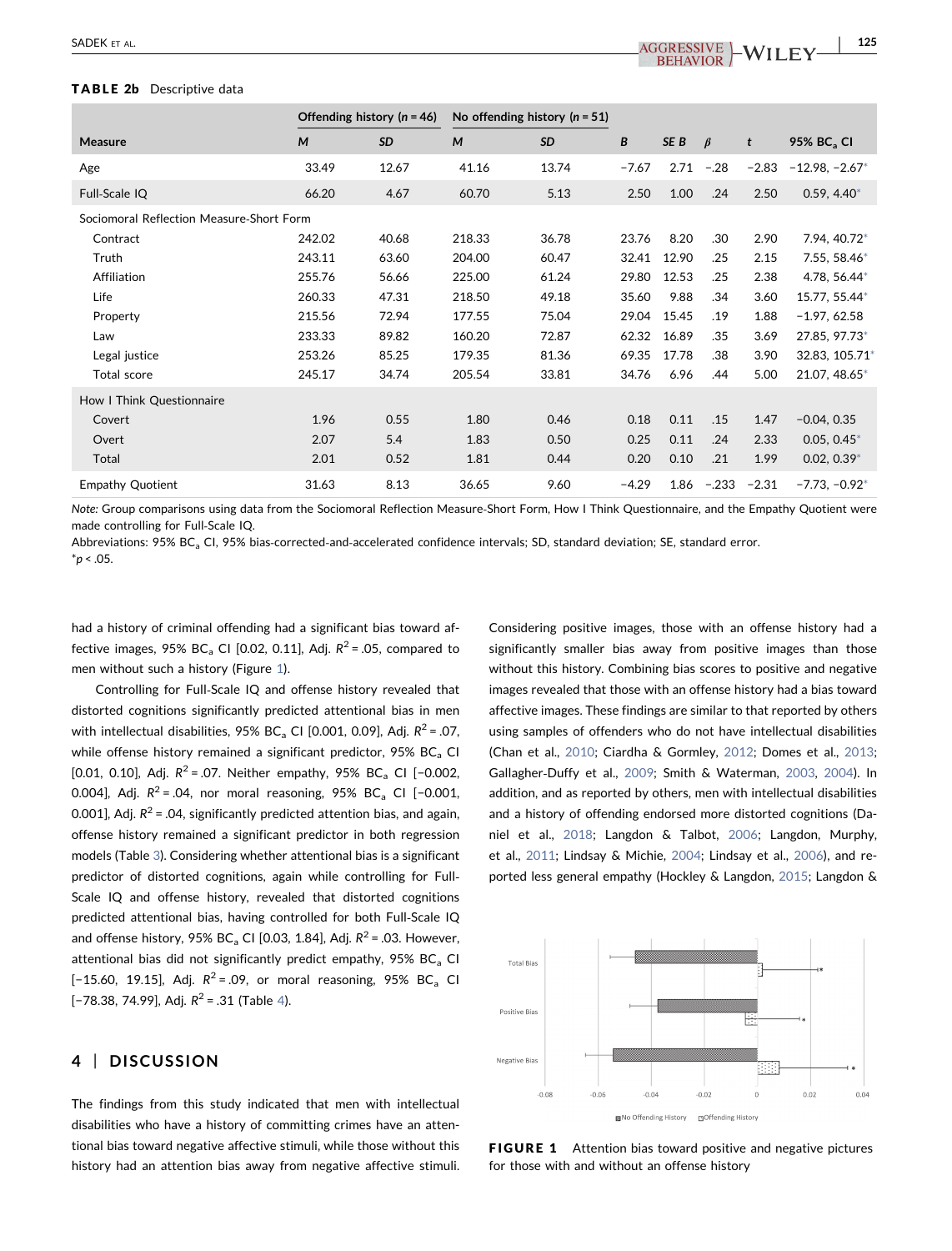<span id="page-6-0"></span>TABLE 3 Distorted cognitions, empathy, and moral reasoning were entered into separate hierarchical regression models to determine whether each predicted attentional bias having controlled for Full‐Scale IQ and whether participants did or did not have an offending history

|                           | <b>Attentional bias</b> |                 |         |                                                  |                        |  |  |
|---------------------------|-------------------------|-----------------|---------|--------------------------------------------------|------------------------|--|--|
| <b>Predictor variable</b> | B                       | SE <sub>B</sub> | $\beta$ | t                                                | 95% BC <sub>3</sub> CI |  |  |
| Block 1                   |                         |                 |         |                                                  |                        |  |  |
| Constant                  | 0.09                    | 0.15            |         | 0.58                                             | $-0.20, 0.40$          |  |  |
| Full-Scale IQ             | $-0.002$                | 0.002           | $-.080$ | $-0.73$                                          | $-0.01, 0.003$         |  |  |
| <b>Block 2</b>            |                         |                 |         |                                                  |                        |  |  |
| Constant                  | 1.75                    | 0.15            |         | 1.17                                             | $-0.11, 0.50$          |  |  |
| Full-Scale IQ             | $-0.004$                | 0.002           | -.66    | $-1.486$                                         | $-0.01, 0.001$         |  |  |
| Group                     | 0.06                    | 0.02            | .271    | 2.434                                            | $0.02, 0.11*$          |  |  |
| Block <sub>3</sub>        |                         |                 |         |                                                  |                        |  |  |
| Constant                  | 0.11                    | 0.15            |         | 0.70                                             | $-0.16, 0.41$          |  |  |
| Full-Scale IQ             | $-0.004$                | 0.002           | $-.172$ | $-1.56$                                          | $-0.01, 0.001$         |  |  |
| Group                     | 0.05                    | 0.02            | .244    | 2.19                                             | $0.01, 0.10*$          |  |  |
| Distorted<br>cognitions   | 0.04                    | 0.02            | .181    | 1.70                                             | $0.001, 0.09*$         |  |  |
|                           |                         |                 |         | $F(3, 85) = 3.18, p = .03;$ Adj. $R^2 = .07$     |                        |  |  |
| Block 3-empathy           |                         |                 |         |                                                  |                        |  |  |
| Constant                  | 0.14                    | 0.17            |         | 0.83                                             | $-0.11, 0.42$          |  |  |
| Full-Scale IQ             | $-0.003$                | 0.002           |         | $-.157 -1.40$                                    | $-0.01, 0.001$         |  |  |
| Group                     | 0.06                    | 0.03            | .061    | 2.48                                             | $0.01, 0.12*$          |  |  |
| Empathy                   | 0.001                   | 0.001           | .061    | 0.55                                             | $-0.002, 0.004$        |  |  |
|                           |                         |                 |         | $F(3, 85) = 2.25$ , $p = .09$ ; Adj. $R^2 = .04$ |                        |  |  |
| Block 3-moral reasoning   |                         |                 |         |                                                  |                        |  |  |
| Constant                  | 0.18                    | 0.15            |         | 1.18                                             | $-0.11, 0.52$          |  |  |
| Full-Scale IQ             | $-0.003$                | 0.003           | $-.156$ | $-1.31$                                          | $-0.01, 0.001$         |  |  |
| Group                     | 0.06                    | 0.03            | .284    | 2.29                                             | $0.02, 0.12^*$         |  |  |
| Moral reasoning           | $\leq 1$                | 0.00            | $-.031$ | $-0.240$                                         | $-0.001, 0.001$        |  |  |
|                           |                         |                 |         | $F(3, 85) = 2.16, p = .10;$ Adj. $R^2 = .04$     |                        |  |  |

<span id="page-6-2"></span>Abbreviations:  $95\%$  BC<sub>a</sub> CI,  $95\%$  bias-corrected-and-accelerated confidence intervals; SE, standard error.  $*_{p}$  < .05.

Hockley, [2012\)](#page-9-0); however, not all previous studies have reported that men with intellectual disabilities who have a history of committing crimes score lower on measures of empathy (Beail & Proctor, [2004](#page-8-0); Langdon, Murphy, et al., [2011;](#page-9-0) Proctor & Beail, [2007](#page-9-0); Ralfs & Beail, [2012\)](#page-9-0) than men without such a history, which is likely related to measurement and sampling.

Further, men with intellectual disabilities who had a history of committing crimes had more "mature" moral reasoning than those without such a history. This finding has been reported in other studies (Langdon, Murphy, et al., [2011](#page-9-0); McDermott & Langdon, [2016](#page-9-0)), and the literature in this area has been previously reviewed (Langdon, Clare, & Murphy, [2010](#page-9-0)), but the finding is inconsistent with <span id="page-6-1"></span>TABLE 4 Distorted cognitions, empathy, or moral reasoning was predicted using attentional bias having controlled for other variables, including Full‐Scale IQ and group within hierarchical regression

| Predictor variable        | B            | SE B                                               | β      | t            | 95% BC <sub>a</sub> CI           |
|---------------------------|--------------|----------------------------------------------------|--------|--------------|----------------------------------|
| Distorted cognitions      |              |                                                    |        |              |                                  |
| Block 1                   |              |                                                    |        |              |                                  |
| Constant<br>Full-Scale IQ | 1.44<br>0.01 | 0.66<br>0.011                                      | .08    | 2.19<br>0.75 | $0.11, 2.72^*$<br>$-0.01, 0.03$  |
| Block 2                   |              |                                                    |        |              |                                  |
| Constant                  | 1.65         | 0.67                                               |        | 2.46         | $0.29, 2.97*$                    |
| Full-Scale IQ             | 0.003        | 0.01                                               | .03    | 0.30         | $-0.02, 0.03$                    |
| Group                     | 0.015        | 0.11                                               | .15    | 1.33         | $-0.07, 0.36$                    |
| Block 3                   |              |                                                    |        |              |                                  |
| Constant                  | 1.501        | 0.67                                               |        | 2.25         | $0.14, 2.85^*$                   |
| Full-Scale IQ             | 0.001        | 0.01                                               | .07    | 0.57         | $-0.02, 0.03$                    |
| Group                     | 0.10         | 0.11                                               | .10    | 0.86         | $-0.11, 0.30$                    |
| <b>Attentional bias</b>   | 0.83         | 0.49                                               | .19    | 1.70         | $0.03, 1.84*$                    |
|                           |              | $F(3, 85) = 1.76$ , $p = .16$ ; Adj. $R^2 = .03$   |        |              |                                  |
| Empathy                   |              |                                                    |        |              |                                  |
| Block 1                   |              |                                                    |        |              |                                  |
| Constant                  | 58.88        | 12.50                                              |        | 4.71         | 34.18, 88.26*                    |
| Full-Scale IQ             | $-0.40$      | 0.21                                               | $-.21$ | $-1.99$      | $-0.83, -0.03$                   |
| Block 2                   |              |                                                    |        |              |                                  |
| Constant                  | 53.22        | 12.71                                              |        | 4.19         | 28.00, 82.06*                    |
| Full-Scale IQ             | $-0.28$      | 0.21                                               | $-.15$ | $-1.33$      | $-0.71, 0.01$                    |
| Group                     | -3.80        | 2.07                                               | $-.20$ | $-1.84$      | $-7.80, 0.14$                    |
| Block <sub>3</sub>        |              |                                                    |        |              |                                  |
| Constant                  | 52.32        | 12.87                                              |        | 7.07         | 27.31, 80.18*                    |
| Full-Scale IQ             | $-0.26$      | $-0.004$                                           | $-.22$ | $-1.22$      | $-0.72, 0.16$                    |
| Group                     | $-4.10$      | 2.15                                               | $-.22$ | 1.91         | $-8.10, -0.16*$                  |
| <b>Attentional bias</b>   | 5.12         | 9.38                                               | .06    | 0.55         | $-15.60, 19.15$                  |
|                           |              | $F(3, 85) = 2.56$ , $p = .06$ ; Adj. $R^2 = .09$   |        |              |                                  |
| Moral reasoning           |              |                                                    |        |              |                                  |
| Block 1                   |              |                                                    |        |              |                                  |
| Constant                  | 7.81         | 49.40                                              |        | 0.16         |                                  |
| Full-Scale IQ             | 3.54         | 0.80                                               | .44    | 4.45         | $-71.77, 89.61$<br>$2.28, 4.76*$ |
|                           |              |                                                    |        |              |                                  |
| Block 2                   |              |                                                    |        |              |                                  |
| Constant                  | 55.82        | 46.39                                              |        | 1.20         | $-25.41, 150.85$                 |
| Full-Scale IQ             | 2.51         | 0.77                                               | .31    | 3.28         | $1.09, 3.73*$                    |
| Group                     | 32.22        | 7.56                                               | .40    | 4.26         | 17.22, 48.11*                    |
| Block 3                   |              |                                                    |        |              |                                  |
| Constant                  | 57.25        | 47.04                                              |        | 1.22         | $-25.59, 152.96$                 |
| Full-Scale IQ             | 2.48         | 0.78                                               | .31    | 3.18         | $1.02, 3.77*$                    |
| Group                     | 32.71        | 7.87                                               | .41    | 4.16         | 16.70, 49.45*                    |
| Attentional bias          | $-8.18$      | 34.29                                              | $-.02$ | -0.24        | $-78.38, 74.99$                  |
|                           |              | $F(3, 85) = 13.86$ , $p < .000$ ; Adj. $R^2 = .31$ |        |              |                                  |

<span id="page-6-3"></span>Abbreviations: 95% BC<sub>a</sub> CI, 95% bias-corrected-and-accelerated confidence intervals; SE, standard error.  $*_{p}$  < .05.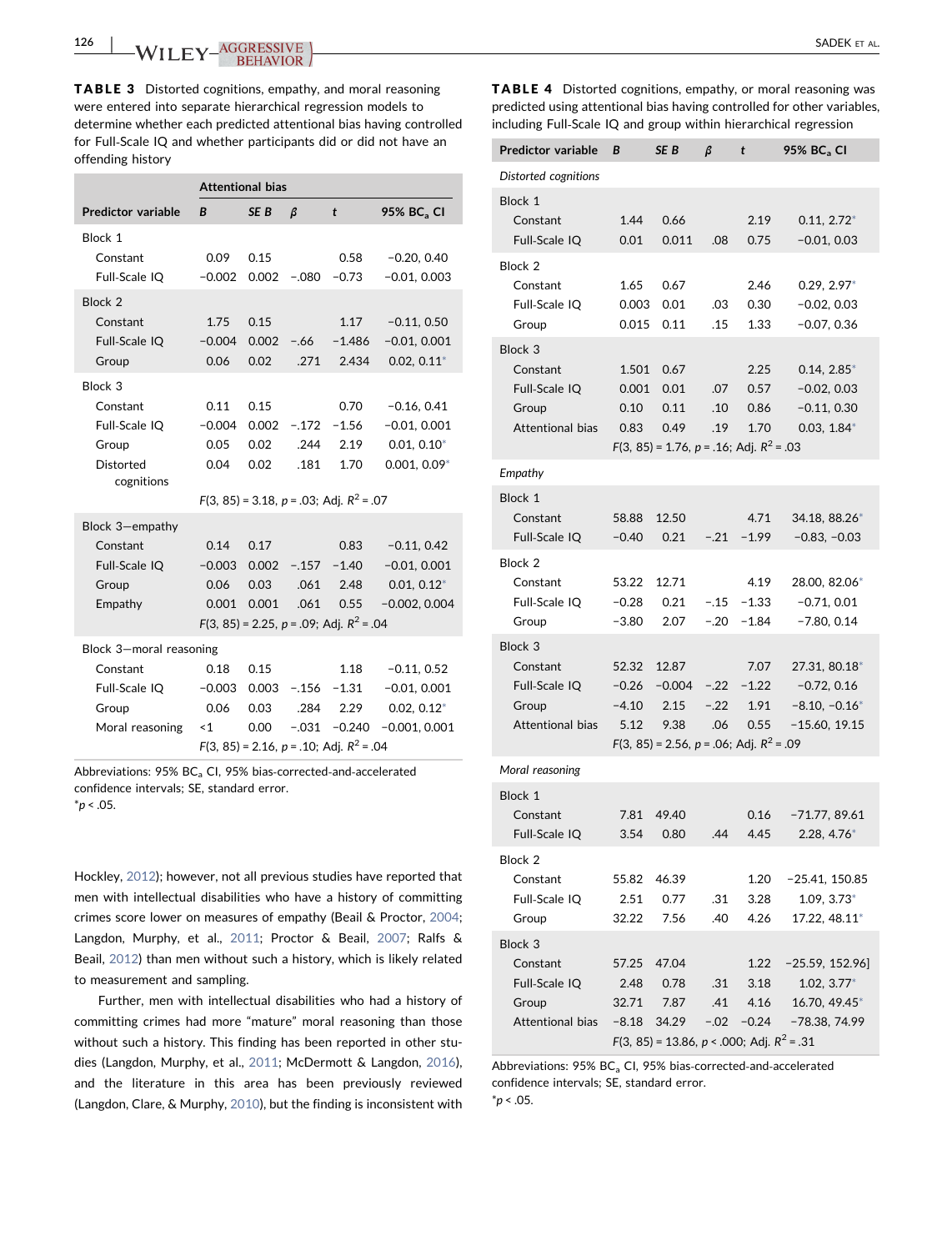meta‐analytic work showing an inverse relationship between moral development and criminal offending (Van Vugt et al., [2011](#page-10-0)), where increasingly "mature" moral reasoning is associated with less criminal behavior. This is likely to be associated with the lack of individuals within these studies who present with moral reasoning characterized by the earliest developmental stages, which can be seen within some adults with intellectual disabilities. Wilson and Herrnstein ([1985](#page-10-0)) hypothesized that the relationship between crime and intelligence is curvilinear, and within the current study, while those with a history of committing crimes had more "mature" moral reasoning than those without, both groups had a moral developmental stage that has been associated with criminal offending behavior in samples of adolescents (Blasi, [1983](#page-8-0); Gregg, Gibbs, & Basinger, [1994](#page-8-0); Nelson, Smith, & Dodd, [1990\)](#page-9-0). Langdon, Clare, and Murphy [\(2011\)](#page-9-0) previously hypothesized that the relationship between moral development and illegal behavior is curvilinear and this relationship is actually moderated by general intellectual functioning, with those evidencing the highest and lowest moral development stages being the least likely to engage in illegal behavior, while they will also have higher and lower levels of general intellectual functioning. Examining the moral developmental stage of participants across the constructs assessed by the Sociomoral Reflection Measure‐Short Form, for those with no history of criminal offending, moral reasoning about the Law was more "immature" and associated with reasoning likely to characterize an earlier stage, and based upon adherence to rules and avoidance of punishment, while this group also had a significantly lower Full‐Scale IQ; this may partially explain why these participants did not have a history of criminal offending. This finding has been previously reported (Langdon, Murphy, et al., [2011;](#page-9-0) McDermott & Langdon, [2016\)](#page-9-0), and Langdon, Clare, et al. [\(2011\)](#page-9-0) discussed this further where they argued that many people with intellectual disabilities may be at lower risk of committing criminal offenses because they present with "immature" moral reasoning. Further evidence of a curvilinear relationship between crime and intelligence was reported by Mears and Cochran [\(2013\)](#page-9-0) using a large sample from the National Longitudinal Survey of Youth, and they supposed that moral development may be related to intelligence and further explain this curvilinear relationship.

Both offense history and distorted cognitions predicted attentional bias while offense history was controlled within our regression model. However, neither empathy nor moral reasoning predicted attentional bias while controlling for offense history. Further, attentional bias predicted distorted cognitions, having controlled for offense history, while this was not the case for empathy or moral reasoning. These results are partially consistent with the framework proposed by Garrigan et al. ([2018](#page-8-0)). First, those with a history of engaging in criminal offending behavior had an attentional bias toward affective images when both positive and negative images were combined, increased distorted cognitions, lower empathy and different moral reasoning than those without this history indicating the information processing and moral decision‐making of those with an offense history is different than those without such a history. Second, attentional bias was related to distorted cognitions, and distorted cognitions were related to attentional bias, but some of the variance in attentional bias scores remained explained by offense history after distorted cognitions were entered into the regression model. Within the Social Information Processing Moral Decision Making framework (Garrigan et al., [2018](#page-8-0)), attributions and beliefs within Step 2: the interpretation of cues, are thought to be affected by encoding within Step 1, and vice versa, and our findings appear consistent with this hypothesized relationship.

Third, Garrigan et al. ([2018](#page-8-0)) suggested the encoding of cues within Step 1 of the framework is hypothesized to be affected by empathic responsiveness, but we did not find a relationship between the measure of empathy used and attentional bias, or vice versa, controlling for offense history. A possible reason for this is that the empathy quotient is a measure of cognitive and affective empathy, and associated social skills (Lawrence, Shaw, Baron‐Cohen, & David, [2004\)](#page-9-0), but it may not index empathy responsiveness appropriately as other laboratory‐based methods where affect is aroused (Robinson, Roberts, Strayer, & Koopman, [2007\)](#page-9-0). As such, the measure of empathy used may be more distally related to the information processing that occurred during the dot-probe task. Fourth, moral judgments within Step 2 are expected to influence encoding within Step 1, and again, vice versa. However, within the current study moral reasoning did not predict attention bias, nor did attention bias predict moral reasoning after controlling for offense history. As a measure of moral reasoning was used to allow participants to be characterized into stages, rather than make moral judgments about the images they were viewing, a relationship may not have been found. As such, the measure of moral reasoning may also index reasoning that is more distal to attentional bias, while distorted cognitions, are more proximal.

There are some strengths and weaknesses associated with the current study. A convenience sample of participants was used within the study, but men with an offense history had a documented history of serious offending that necessitated detention within hospital, indicating that they had substantial conduct‐related problems, which is a strength. We did make use of robust eligibility criteria, and as is the case with the dot‐probe task, the order of presentation of pairs of images was randomized. Also, the use of pictures, rather than words, has clear advantages for people with intellectual disabilities who are likely to have difficulties with reading rapidly.

Unfortunately, as this is a sample that is difficult to recruit into research studies, our sample size was too small to allow for more complex analysis. As such, our findings are merely correlational, which is a substantial weakness. Further, it may be the case that difficulties with empathy, distorted cognitions, and moral reasoning may vary with offense type and level of intellectual disability. For example, sexual offenders with intellectual disabilities may have more difficulties with empathy in some contexts, but not other contexts (Hockley & Langdon, [2015;](#page-8-0) Langdon & Hockley, [2012\)](#page-9-0). While there is some evidence that affective empathy may relate to violent crime in teenagers (Jolliffe & Farrington, [2007](#page-9-0)), there is further evidence that cognitive empathy is more likely related to offending than affective empathy (van Langen, Wissink, van Vugt, Van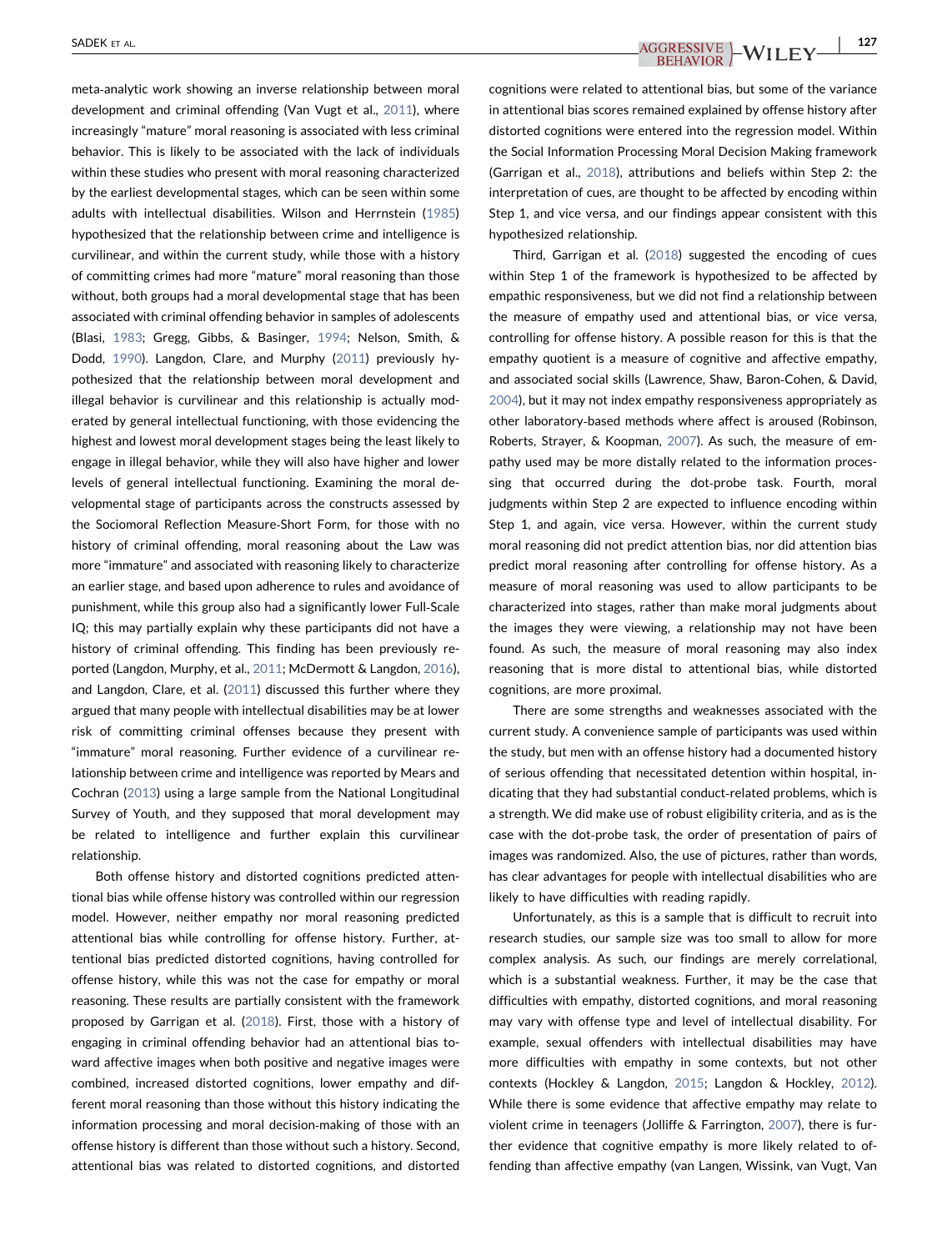<span id="page-8-0"></span>128 | WILEY<sup>AGGRESSIVE</sup>

der Stouwe, & Stams, [2014\)](#page-9-0). Jolliffe and Farrington ([2004\)](#page-9-0) demonstrated that differences in empathy between offenders and non‐ offenders could be accounted for by intelligence and socioeconomic status. Within this study, we made use of a mixed sample of offenders, which varied according to offense type (e.g., violent offenders and sexual offenders), which may have had an impact upon our findings, and all had intellectual disabilities with likely atypical development within the affective domain.

Finally, considering the finding that men with intellectual disabilities who have a history of criminal offending behavior have an attentional bias that is different from those without such a history, the question as to whether procedures to modify such a bias would help address forensic risk needs to be addressed. While there is evidence that attention bias modification training is associated with a small effect size for symptoms of anxiety (Mogoase, David, & Koster, [2014](#page-9-0)), such procedures may offer an opportunity for engaging people with intellectual disabilities within psychological therapies who may not be able to take part in traditional talking‐based psychological interventions to target criminogenic risk

#### ACKNOWLEDGMENTS

This study was supported by a National Institute for Health Research Postdoctoral Fellowship (Grant Reference: NIHR‐PDF‐2011‐04‐040) awarded to Peter E. Langdon. This article presents independent research funded by the National Institute for Health Research (NIHR). The views expressed are those of the author(s) and not necessarily those of the National Health Service, NIHR, or the Department of Health. NIHR, the National Health Service, and the Department of Health had no role in the study design, collection, analysis or interpretation of the data, writing the manuscript, or the decision to submit the paper for publication.

#### CONFLICT OF INTERESTS

The authors declare that there are no conflict of interests.

#### ORCID

Peter E. Langdon **b** <http://orcid.org/0000-0002-7745-1825>

#### REFERENCES

- Arsenio, W. F., & Lemerise, E. A. (2004). Aggression and moral development: Integrating social information processing and moral domain models. Child Development, 75(4), 987–1002.
- Baird, A. (2008). Adoescent moral reasoning: The integration of emotion and cognition. In W. Sinnott-Armstrong (Ed.), The neuroscience of morality: Emotions, brain disorders, and development, Vol. 3 (pp. 323–343). London: The MIT Press.
- Baron‐Cohen, S., & Wheelright, S. (2004). The empathy quotient: An investigation of adults with Asperger syndrome or high functioning autism, and normal sex differences. Journal of Autism and Developmental Disorders, 34, 163–175.
- Barriga, A. Q., & Gibbs, J. C. (1996). Measuring cognitive distortion in antisocial youth: Development and preliminary validation of the "How I Think" questionnaire. Aggressive Behavior, 22(5), 333–343.
- Barriga, A. Q., Gibbs, J. C., Potter, G. B., & Liau, A. K. (2001). How I Think (HIT) Questionnaire manual. Champaign, IL: Research Press.
- Beail, N., & Proctor, T. (2004). Empathy and theory of mind: A study of offenders and non‐offenders with intellectual disabilities (ID). Journal of Intellectual Disability Research, 48, 466. Retrieved from <Go to ISI>://000221695301013.
- Blasi, A. (1983). Moral cognition and moral action: A theoretical perspective. Developmental Review, 3, 178–210.
- Chan, S. C., Raine, A., & Lee, T. M. (2010). Attentional bias towards negative affect stimuli and reactive aggression in male batterers. Psychiatry Research, 176(2–3), 246–249. [https://doi.org/10.1016/j.](https://doi.org/10.1016/j.psychres.2008.12.013) [psychres.2008.12.013](https://doi.org/10.1016/j.psychres.2008.12.013)
- Ciardha, Ó. C., & Gormley, M. (2012). Using a pictorial‐modified stroop task to explore the sexual interests of sexual offenders against children. Sexual Abuse, 24(2), 175–197. [https://doi.org/10.1177/](https://doi.org/10.1177/1079063211407079) [1079063211407079](https://doi.org/10.1177/1079063211407079)
- Coan, J. A., & Allen, J. J. (2007). Handbook of emotion elicitation and assessment. Oxford: Oxford University Press.
- Crick, N. R., & Dodge, K. A. (1994). A review and reformation of social information‐processing mechanisms in children's social adjustment. Psychological Bulletin, 115, 74–99.
- Crick, N. R., & Dodge, K. A. (1996). Social information‐processing mechanisms in reactive and proactive aggression. Child Development, 67, 993–1002.
- Daniel, M. R., Sadek, S. A., & Langdon, P. E. (2018). The reliabilty and validity of a revised version of the How I Think Questionnaire for men who have intellectual disabilities. Psychology, Crime & Law, 24(4), 379–390.
- Domes, G., Mense, J., Vohs, K., & Habermeyer, E. (2013). Offenders with antisocial personality disorder show attentional bias for violence‐ related stimuli. Psychiatry Research, 209(1), 78–84. [https://doi.org/10.](https://doi.org/10.1016/j.psychres.2012.11.005) [1016/j.psychres.2012.11.005](https://doi.org/10.1016/j.psychres.2012.11.005)
- Edalati, H., Walsh, Z., & Kosson, D. S. (2016). Attentional bias in psychopathy: An examination of the emotional dot‐probe task in male jail inmates. International Journal of Offender Therapy and Comparative Criminology, 60, 1344–1357.
- Faunce, G. J. (2002). Eating disorders and attentional bias: A review. Eating Disorders, 10(2), 125–139.
- Field, M., & Cox, W. M. (2008). Attentional bias in addictive behaviors: A review of its development, causes, and consequences. Drug and Alcohol Dependence, 97(1–2), 1–20. [https://doi.org/10.1016/j.](https://doi.org/10.1016/j.drugalcdep.2008.03.030) [drugalcdep.2008.03.030](https://doi.org/10.1016/j.drugalcdep.2008.03.030)
- Gallagher‐Duffy, J., MacKay, S., Duffy, J., Sullivan‐Thomas, M., & Peterson‐ Badali, M. (2009). The pictorial fire Stroop: A measure of processing bias for fire-related stimuli. Journal of Abnormal Child Psychology, 37(8), 1165–1176.
- Garrigan, B., Adlam, A. L., & Langdon, P. E. (2018). Moral decision‐making and moral development: Toward an integrative framework. Developmental Review, 49, 80–100.
- Gibbs, J. C. (2013). Moral development and reality: Beyond the theories of Kohlberg, Hoffman, and Haidt. Oxford: Oxford University Press.
- Gibbs, J. C., Basinger, K. S., & Fuller, D. (1992). Moral maturity: Measuring the development of sociomoral reflection. Hillsdale, NJ: Erlbaum.
- Gregg, V., Gibbs, J. C., & Basinger, K. S. (1994). Patterns of developmental delay in moral judgement by male and female delinquents. Merrill-Palmer Quarterly, 40, 538–553. Retrieved from [http://www.wsupress.](http://www.wsupress.wayne.edu/journals/jnls_palmers.html) wayne.edu/journals/inls\_palmers.html
- Harris, K., Spiegelhalder, K., Espie, C. A., MacMahon, K. M., Woods, H. C., & Kyle, S. D. (2015). Sleep‐related attentional bias in insomnia: A state-of-the-science review. Clinical Psychology Review, 42, 16-27. <https://doi.org/10.1016/j.cpr.2015.08.001>
- Hockley, O. J., & Langdon, P. E. (2015). Men with intellectual disabilities with a history of sexual offending: Empathy for victims of sexual and non-sexual crimes. Journal of Intellectual Disability Research, 59(4), 332–341.
- Hoffman, M. L. (2000). Empathy and moral development: Implications for caring and justice. Cambridge, UK: Cambridge University Press.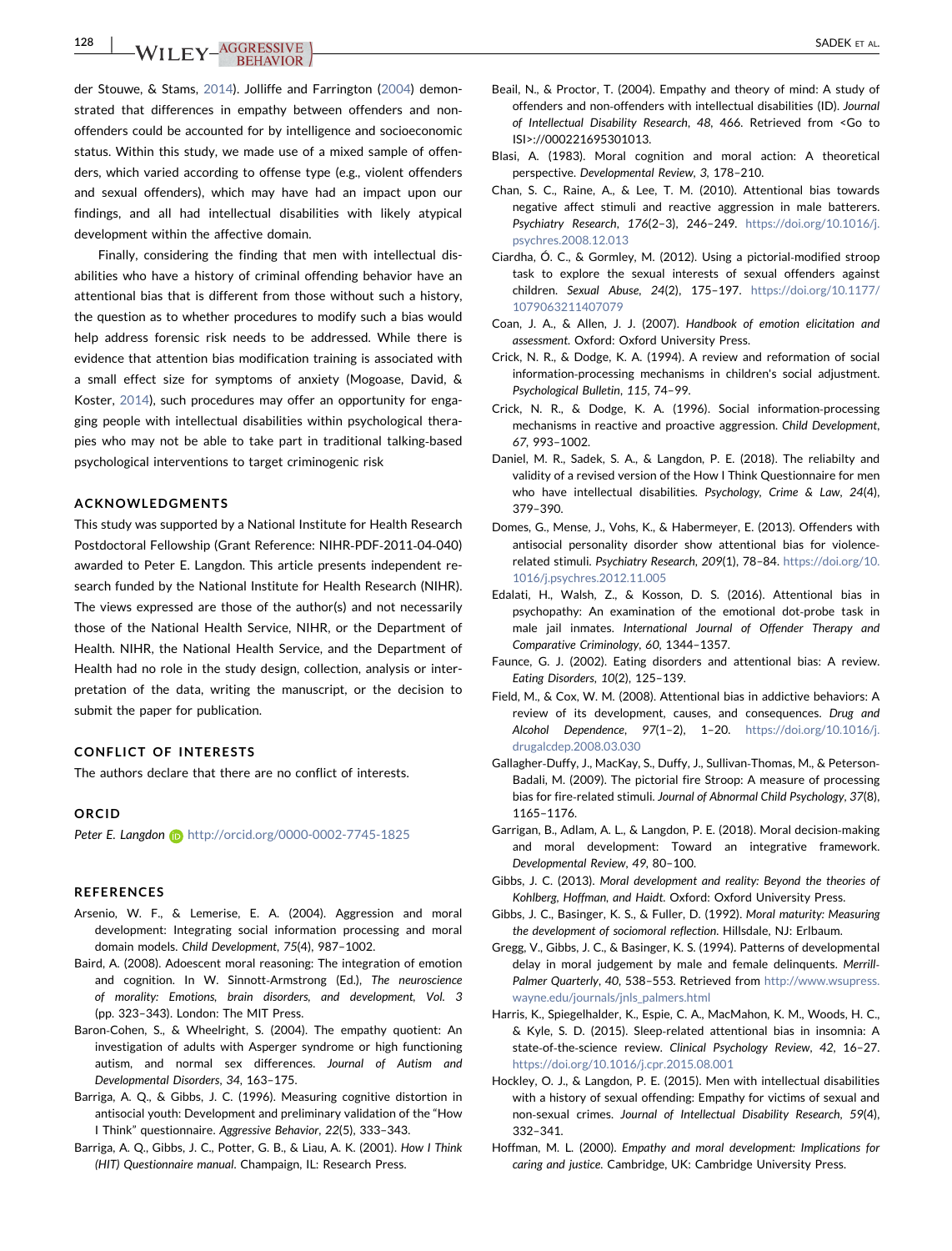<span id="page-9-0"></span>SADEK ET AL.  $\begin{array}{c|c|c|c|c} \text{AGGRESSIVE} & \text{M/II} & \text{EY} \end{array}$   $\begin{array}{c|c|c|c} \text{129} & \text{129} \end{array}$ 

- Jolliffe, D., & Farrington, D. P. (2004). Empathy and offending: A systematic review and meta-analysis. Aggression and Violent Behavior, 9, 441–476.
- Jolliffe, D., & Farrington, D. P. (2007). Examining the relationship between low empathy and self‐reported offending. Legal and Criminological Psychology, 12(2), 265–286.
- Kimonis, E. R., Frick, P. J., Fazekas, H., & Loney, B. R. (2006). Psychopathy, aggression, and the processing of emotional stimuli in non‐referred girls and boys. Behavioral Sciences & the Law, 24(1), 21–37.
- Kimonis, E. R., Frick, P. J., Munoz, L. C., & Aucoin, K. J. (2008). Callous‐ unemotional traits and the emotional processing of distress cues in detained boys: Testing the moderating role of aggression, exposure to community violence, and histories of abuse. Development and Psychopathology, 20(2), 569–589.
- Kimonis, E. R., Graham, N., & Cauffman, E. (2018). Aggressive male juvenile offenders with callous-unemotional traits show aberrant attentional orienting to distress cues. Journal of Abnormal Child Psychology, 46(3), 519–527. [https://doi.org/10.1007/s10802-017-](https://doi.org/10.1007/s10802-017-0295-4) [0295-4](https://doi.org/10.1007/s10802-017-0295-4)
- Kohlberg, L. (1984). The psychology of moral development: The nature and validity of moral stages, Essays on moral development, Vol. 2. San Francisco: Harper & Row.
- Kohlberg, L. (1976). Moral stages and moralization: The cognitive developmental approach. In T. Lickona (Ed.), Moral development and behavior: Theory, research and social issues (pp. 31–53). New York: Holt, Rinehart & Winston.
- Lang, P., Bradley, M., & Cuthbert, B. (2008). International Affective Picture System: Affective ratings of pictures and instruction manua. Gainesville, FL: NIMH Center for the Study of Emotion and Attention.
- Langdon, P. E., Clare, I. C. H., & Murphy, G. H. (2010). Developing an understanding of the literature relating to the moral development of people with intellectual disabilities. Developmental Review, 30(3), 273–293. <https://doi.org/10.1016/j.dr.2010.01.001>
- Langdon, P. E., Clare, I. C. H., & Murphy, G. H. (2011). Moral reasoning theory and illegal behaviour by adults with intellectual disabilities. Psychology Crime & Law, 17(2), 101–115. Retrieved from <Go to ISI>://WOS:000286826500002.
- Langdon, P. E., & Hockley, O. (2012). Empathy towards victims of sexual and non‐sexual crimes amongst men with intellectual disabilities who are convicted sexual offenders. Journal of Intellectual Disability Research, 56, 688.
- Langdon, P. E., Murphy, G. H., Clare, I. C. H., & Palmer, E. J. (2010). The psychometric properties of the Socio‐Moral Reflection Measure‐ Short Form and the Moral Theme Inventory for men with and without intellectual disabilities. Research in Developmental Disabilities, 31(6), 1204–1215. [https://doi.org/10.1016/j.ridd.](https://doi.org/10.1016/j.ridd.2010.07.025) [2010.07.025](https://doi.org/10.1016/j.ridd.2010.07.025)
- Langdon, P. E., Murphy, G. H., Clare, I. C. H., Steverson, T., & Palmer, E. J. (2011). Relationships among moral reasoning, empathy and distorted cognitions amongst men with intellectual disabilities and a history of criminal offending. American Journal on Intellectual and Developmental Disabilities, 116, 438–456.
- Langdon, P. E., & Talbot, T. J. (2006). Locus of control and sex offenders with an intellectual disability. International Journal of Offender Therapy and Comparative Criminology, 50, 391–401. Retrieved from [http://ijo.](http://ijo.sagepub.com/cgi/content/abstract/50/4/391) [sagepub.com/cgi/content/abstract/50/4/391](http://ijo.sagepub.com/cgi/content/abstract/50/4/391)
- Lawrence, E. J., Shaw, P., Baron-Cohen, S., & David, A. S. (2004). Measuring empathy: Reliabilty and validity of the Empathy Quotient. Psychological Medicine, 34, 911–924.
- Lemerise, E. A., & Arsenio, W. F. (2000). An integrated model of emotion processes and cognition in social information processing. Child Development, 71(1), 107–118.
- Lindsay, W. R., & Michie, A. M. (2004). Two studies using the questionnaire on attitudes consistent with sexual offending (QACSO) to discriminate between categories of sex offenders.

Journal of Intellectual Disability Research, 48. 464‐464. Retrieved from <Go to ISI>://000221695301002.

- Lindsay, W. R., Michie, A. M., Whitefield, E., Martin, V., Grieve, A., & Carson, D. (2006). Response patterns on the questionnaire on attitudes consistent with sexual offending in groups of sex offenders with intellectual disabilities. Journal of Applied Research in Intellectual Disabilities, 19(1), 47–53. Retrieved from <Go to ISI>://000 235098800006.
- McDermott, E., & Langdon, P. E. (2016). The moral reasoning abilities of men and women with intellectual disabilities who have a history of criminal offending behaviour. Legal and Criminological Psychology, 21, 25–40. <https://doi.org/10.1111/lcrp.12051>
- Mears, D. P., & Cochran, J. C. (2013). What is the effect of IQ on offending?Criminal Justice and Behavior, 5, 371. [https://doi.org/10.](https://doi.org/10.1177/0093854813485736) [1177/0093854813485736](https://doi.org/10.1177/0093854813485736)
- Mogoase, C., David, D., & Koster, E. H. (2014). Clinical efficacy of attentional bias modification procedures: An updated meta‐analysis. Journal of Clinical Psychology, 70(12), 1133–1157. [https://doi.org/10.](https://doi.org/10.1002/jclp.22081) [1002/jclp.22081](https://doi.org/10.1002/jclp.22081)
- Moritz, S., & Laudan, A. (2007). Attention bias for paranoia‐relevant visual stimuli in schizophrenia. Cognitive Neuropsychiatry, 12(5), 381–390. <https://doi.org/10.1080/13546800601119982>
- Nelson, J. R., Smith, D. J., & Dodd, J. (1990). The moral reasoning of juvenile delinquents: A meta-analysis. Journal of Abnormal Child Psychology, 18, 231–239.
- Peckham, A. D., McHugh, R. K., & Otto, M. W. (2010). A meta‐analysis of the magnitude of biased attention in depression. Depression and Anxiety, 27(12), 1135–1142. [https://doi.org/10.1002/da.](https://doi.org/10.1002/da.20755) [20755](https://doi.org/10.1002/da.20755)
- Peirce, J. W. (2007). PsychoPy—Psychophysics software in Python. Journal of Neuroscience Methods, 162(1–2), 8–13.
- Piaget, J. (1932). The moral judgement of the child. London: Routledge and Kegan Paul.
- Price, S. A., & Karl Hanson, R. (2007). A modified Stroop task with sexual offenders: Replication of a study. Journal of Sexual Aggression, 13(3), 203–216. <https://doi.org/10.1080/13552600701785505>
- Proctor, T., & Beail, N. (2007). Empathy and theory of mind in offenders with intellectual disability. Journal of Intellectual and Developmental Disability, 32, 82–93.
- Ralfs, S., & Beail, N. (2012). Assessing components of empathy in sexoffenders with intellectual disabilties. Journal of Applied Research in Intellectual Disabilities, 25, 50–59.
- Robinson, R., Roberts, W. L., Strayer, J., & Koopman, R. (2007). Empathy and emotional responsiveness in delinquent and non-delinquent adolescents. Social Development, 16(3), 555–579.
- Scherer, K., Dan, E., & Flykt, A. (2006). What determines a feeling's position in affective space? A case for appraisal. Cognition & Emotion, 20(1), 92–113.
- Smith, P., & Waterman, M. (2003). Processing bias for aggression words in forensic and nonforensic samples. Cognition & Emotion, 17(5), 681–701. <https://doi.org/10.1080/02699930302281>
- Smith, P., & Waterman, M. (2004). Processing bias for sexual material: The emotional Stroop and sexual offenders. Sexual Abuse: A Journal of Research and Treatment, 16(2), 163–171.
- Taber‐Thomas, B. C., & Tranel, D. (2012). Social and moral functioning: A cognitive neuroscience perspective. In V. Anderson & M. Beauchamp (Eds.), Developmental social neuroscience and childhood brain insult (pp. 65–91). New York, NY: The Guilford Press.
- Van Bockstaele, B., Verschuere, B., Tibboel, H., De Houwer, J., Crombez, G., & Koster, E. H. (2014). A review of current evidence for the causal impact of attentional bias on fear and anxiety. Psychological Bulletin, 140(3), 682–721. [https://doi.org/10.1037/](https://doi.org/10.1037/a0034834) [a0034834](https://doi.org/10.1037/a0034834)
- vanLangen, M. A. M., Wissink, I. B., van Vugt, E. S., Van der Stouwe, T., & Stams, G. J. J. M. (2014). The relation between empathy and